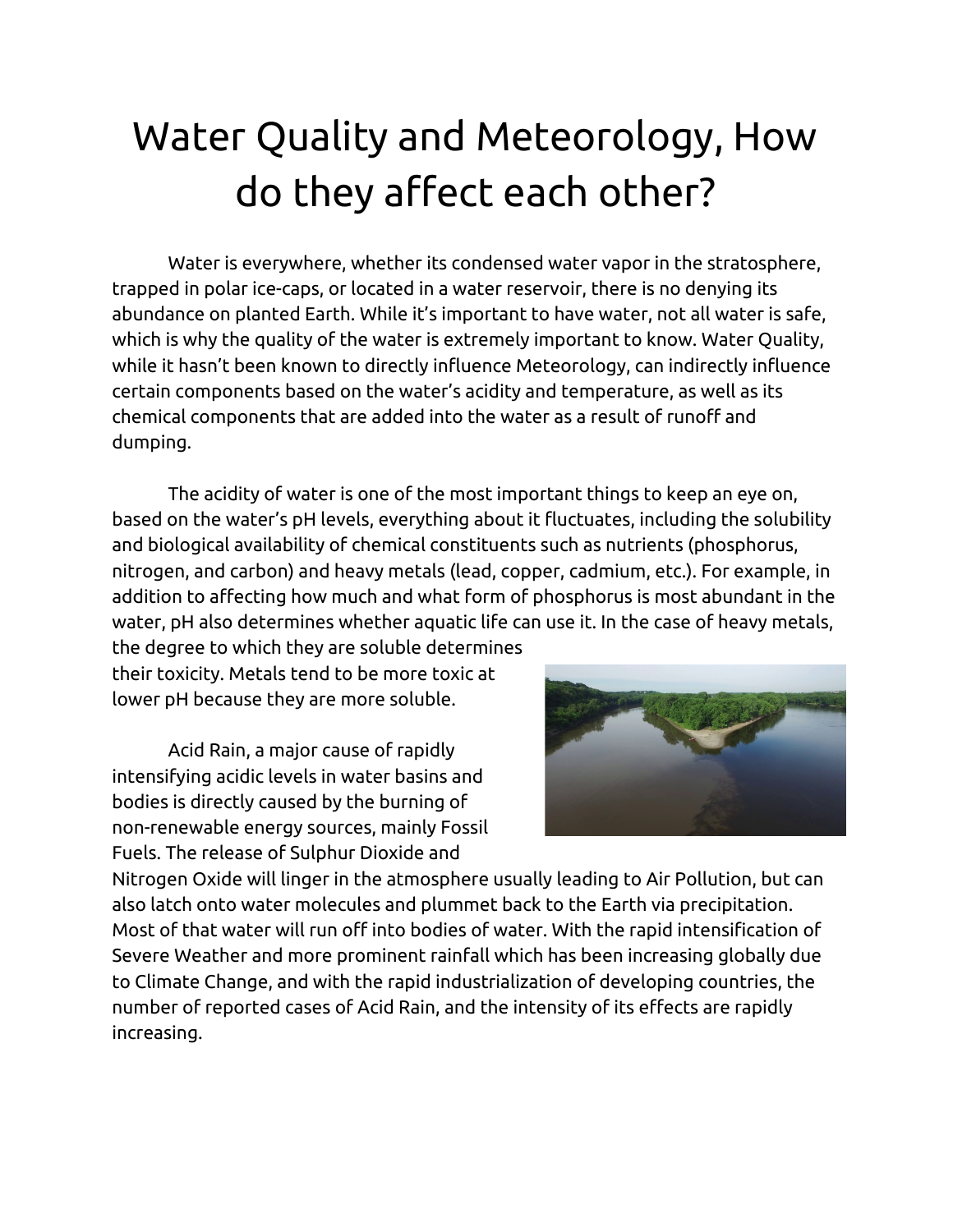The overall quality of water in a specific body can be drastically inculcated by its climate and weather. As the Greenhouse effect continues to grow stronger in the earth's troposphere, ocean temperatures begin to increase, leading to stronger, more intense storms. This is most prevalent in the Earth's oceans, especially the Atlantic and Indian oceans, where over the past 5 years, multiple intense typhoons and tropical systems have been setting records left and right. One example of this was Hurricane Harvey in 2017, that slammed the Gavelston and Houstonian areas with torrential flooding.

Water's temperature also influences the water's pH levels. With multiple studies done by the NOAA, EPA, and other private organizations finding that with increased water temperatures, the pH of the water drastically decreases. This is done by the temperature altering the specific ions present in the water, which in turn causes the acidity to rise and fall.



With the aforementioned increase in rainfall and Severe Weather due to Global Climate Change, the occurrence of Floods can also drastically affect water quality. In dense, urban areas, such as metropolitan areas or densely packed villages and towns can have tons of debris and unwanted substances that can end up in bodies of water, including Ciggeratte buds, Oil from vehicles, Trash, and many, many more things can end up washed into a body of water like a lake or river. In rural areas, such as farmland or prairies, pesticides, herbicides, and insecticides, as well as fertilizer can end up in bodies of water, which can be a massive hazard to the native species of that area, and can lead to eutrophication.

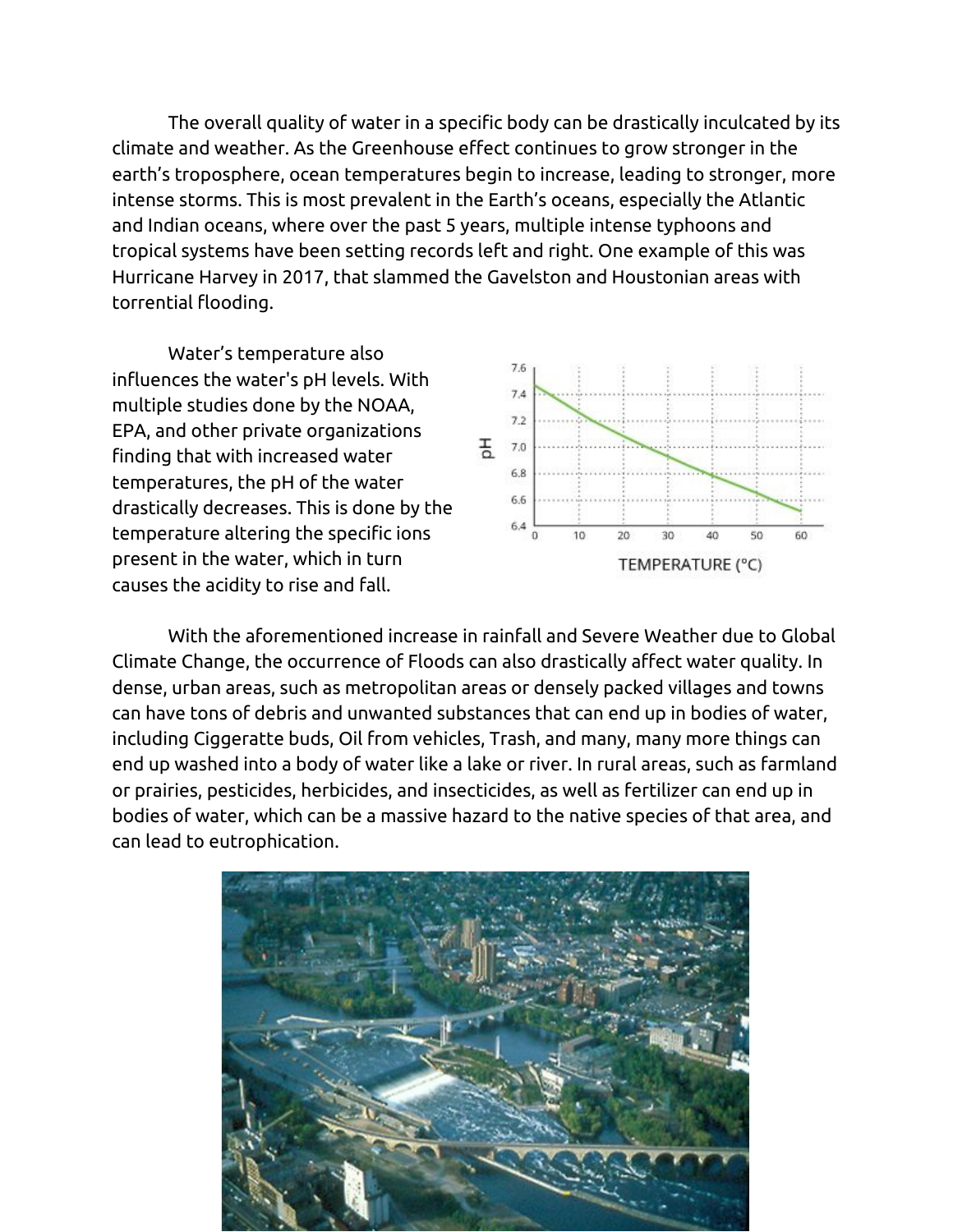Both the Mississippi and Minnesota rivers have had an interesting history with Water Quality. Especially following its settlement by Europeans in the late-1700s. The Mississippi has had the task of dealing with a large urban center being the Twin Cities and its surrounding metro. While the Minnesota river dealt with massive swaths of agriculture runoff. The Upper Mississippi was near unhabitable up until the late 1960s, when cleanup missions began to be taken seriously in an effort to clean up the "Great Muddy River". Not much meteorological data is available from prior to the Mississippi's Cleanup, but Acid Rain due to poor water quality could have been common, due to lower pH levels on a massive scale. To this day the Minnesota River has on average lower pH and higher turbidity levels then the Mississippi, with the Minnesota River on average being regarded as having much more poorer quality.

Meteorology can directly influence Water Quality, but it's more of a one-sided relationship. Water Quality, while it can lead to an increase of Acid Rain within an area, doesn't have much of an effect of Meteorology as once thought. Rather, Meteorology and Global Climate Change are leading to an overall decrease of Water Quality due to runoff and the greenhouse effect. But, what can you do as an individual to increase water quality and potentially decrease the amount of acid rain that falls on your home? The six easiest things a person can do are:

- 1. Keep paved and other impervious surfaces clean. Sweep grass clippings and rake leaves from the street and storm drain.
- 2. Turn your downspout onto your lawn.
- 3. Reduce fertilizer use.
- 4. Wash vehicles on the lawn.
- 5. Capture and infiltrate your runoff.
- 6. Minimize use of road salt.

Another way you can help to improve water quality is to drive less, switch to renewable energy sources to avoid to reduce Acid Rain.